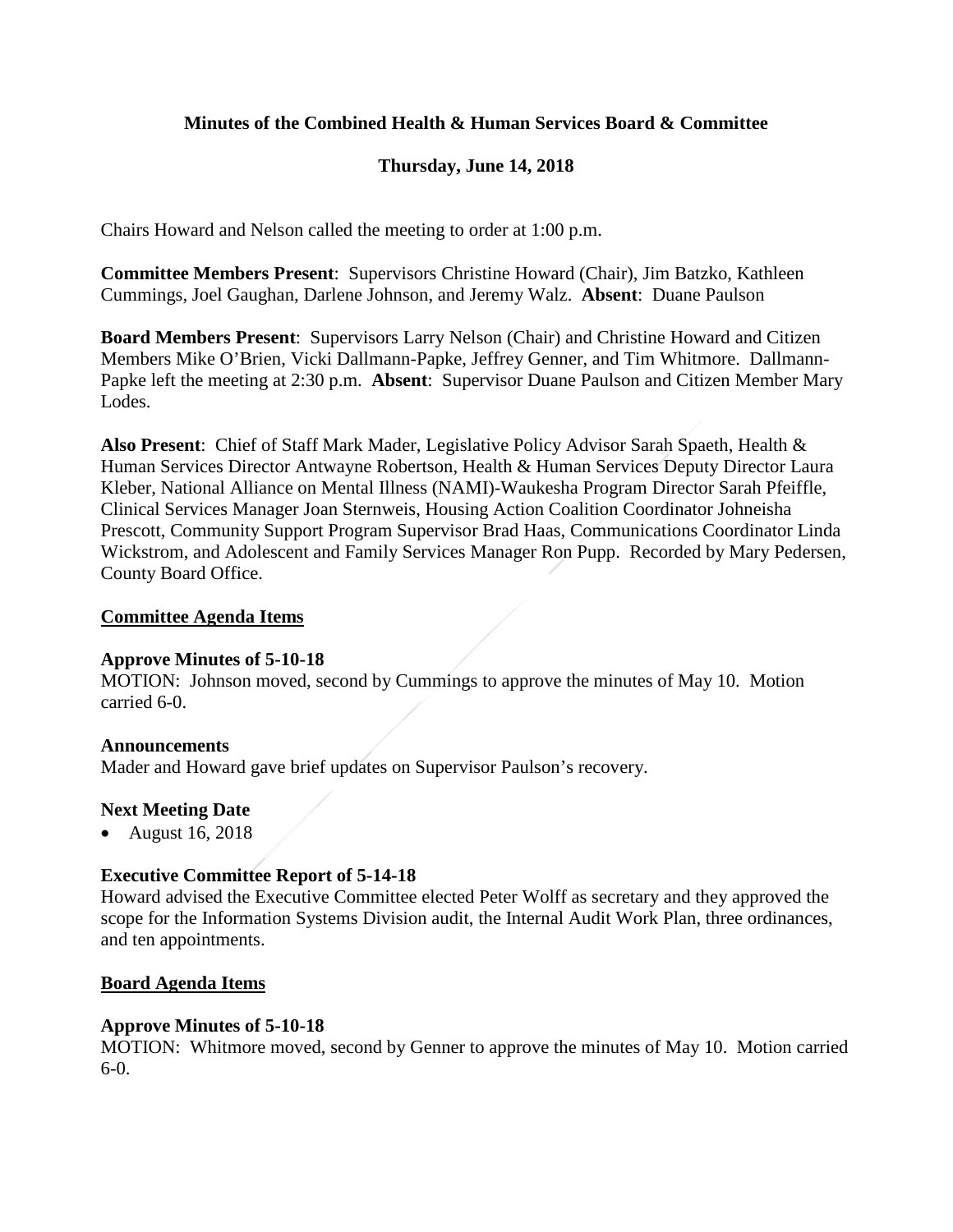### **Advisory Committee Reports**

Howard gave a report on the last Aging & Disability Resource Center (ADRC) Advisory Committee meeting. She distributed copies of the latest ADRC newsletter and advised the 2018 ADRC resource guides are available. O'Brien said the Interagency Program for Intoxicated Drivers (IPID) Committee viewed student-produced public service announcements with the goal to be distributed via social media.

## **Next Meeting Date**

• Thursday, July 12, 2018 (8:30 a.m. - 4:30 p.m., Board only)

### **Items for Discussion and Consideration**

### **Call for Nominations for the Office of Vice Chair** *(Board)*

Nelson said this item will not be acted on as there is no vacancy and Howard will continue as vice chair of the Health & Human Services Board.

### **Call for Nominations for the Office of Secretary** *(Board)*

Nelson said this item will not be acted on because according to the bylaws, the Health & Human Services Board does not elect a secretary.

### **Navigating the Housing System for Individuals on Limited Incomes** *(Board and Committee)*

Haas, Prescott, and Pfeiffle were present to discuss this item. Prescott indicated that the Department of Housing and Urban Development (HUD) recommends that housing costs (inclusive of rent and utilities) should absorb no more than 30% of a household's total income. Paying more than 30% means that a household is unstably housed. Waukesha County's median income for 2016 is \$78,268. Most program participants are at or below the poverty line: \$23,480/annually; \$1,956/monthly; or \$12.22/hr. A low-income renter in Waukesha at 30% of the AMI should pay no more than \$587/month for rent. As of May 2018, the average SSDI payment is \$1,198/month. The average single family household pays \$172/month for utilities leaving \$415 for rental costs. Only 5% of all renters in Waukesha County pay less than \$500/month. The average rental in Waukesha County is \$943/month and 44% of renters in Waukesha County pay over \$1,000/month, 27% of renters in Waukesha County pay \$800-\$999/month, 28% of renters in Waukesha County pay \$300- \$799/month, and 3% have zero income liability for rental costs. Of the 162,740 housing units in Waukesha County, only 4.3% of them are unoccupied/available for rent or ownership. Only 25% of Waukesha County's housing stock are rental properties resulting in an extremely competitive market. First time homelessness for a household entering the shelter system has an average monthly cost of \$1,634 - \$2,308 for singles and \$3,184-\$20,031 for families with minor children. Cumulative care for one individual experiencing homelessness for one year amounts to a \$30,000- \$50,000 annual taxpayer liability. Low-income renters who cannot afford their housing are less likely to follow up with treatment programs and plans of care, and are more likely to experience nutritional insecurity, have poor health outcomes, have educational deficits, be evicted, and become homeless. Staff referred to the chart which outlines homelessness throughout the state from 2014 through 2017.

The presenters went on to discuss assisting low income households to navigate housing in a high cost market. This includes referrals for job programs, landlord/tenant mediation to prevent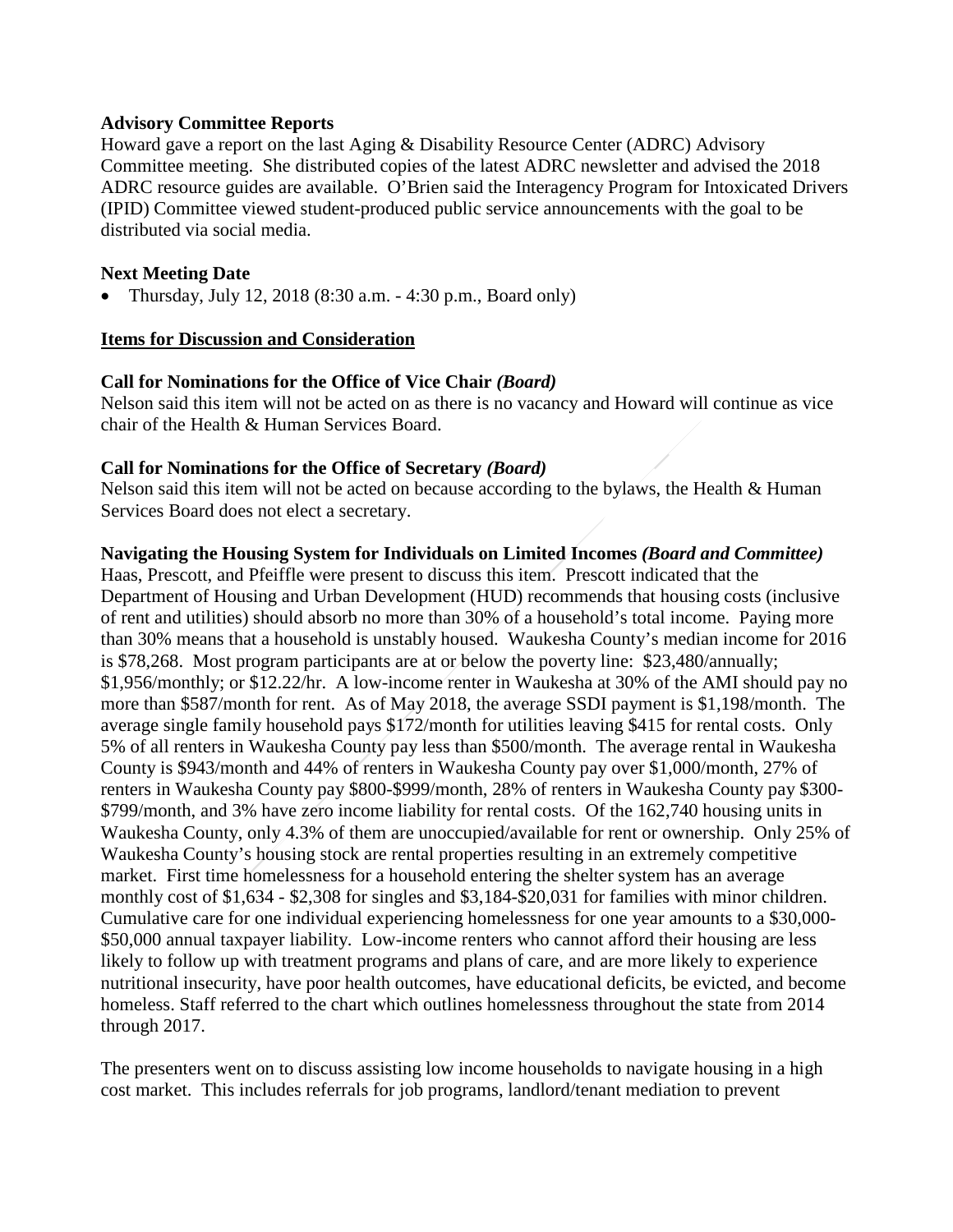evictions, support groups and case management providers to assist with behavioral issues or financial management; local programs which provide assistance with rent, clothing, food security, and utility assistance; and relocations or temporary safe living arrangements until local housing can be secured. Pfeiffle discussed ALICE: Asset Limited, Income Constrained, Employed. These are households that earn more than the Federal Poverty Level but less than the basic cost of living. It was noted that 23% of households fall in the category of ALICE.

Dallmann-Papke left the meeting at 2:30 p.m.

## **Lincoln Hills/Copper Lake Proposed Bills and Possible Effects on the Juvenile Detention Center** *(Board and Committee)*

Pupp discussed potential changes to juvenile facilities to occur after January 1, 2021 which is when the Lincoln Hills and Copper Lake schools are scheduled to close. A Juvenile Corrections Study Committee will begin meeting in September 2018 to review criteria for administrative rules whereby Pupp went on to review the full timeline as outlined in his handout. He went on to discuss Youth Aids, fiscal impacts, data on total number of secure days and 72-hour holds, facilities for girls, early release and aftercare, and the Juvenile Corrections Grant Program. Robertson advised that updates will be provided to the committee and board as this progresses.

# **Announcements**

Nelson advised the Drug Free Coalition will meet this Friday from 8:30 to 10:00 a.m. at the Human Services Center. The guest speaker will be Nathan Smidt, Specialist with the Narcotics and Vice Unit of the Waukesha Police Department.

MOTION: Whitmore moved, second by O'Brien to adjourn the board meeting at 2:52 p.m. Motion carried 5-0.

# **Ordinance 173-O-023 Reauthorize the Use of the Secure and Non-Secure Detention Facilities for Short Term Detention** *(Committee)*

Pupp discussed this ordinance as outlined and said Chapter 938 of the State Statutes is designed to hold juveniles accountable for their violations of juvenile court orders and it imposes direct accountability. Previous ordinances adopted by the Waukesha County Board authorized the use of the non-secure and secure detention facilities to detain juveniles for up to 72 hours without a hearing as a consequence for violating terms of a dispositional order. The historical use of the 72 hour hold has been a useful option in the Department's array of services and it applies to facilities operated by Waukesha County or under contract with Waukesha County. The 72-hour hold option will sunset June 30, 2018 without reauthorization. The committee discussed and debated staff's request to no longer require that this ordinance come forward every two years. Cummings was opposed to eliminating the sunset provision.

MOTION: Cummings moved, second by Walz to amend Ordinance 173-O-023 by removing lines 22 through 25 and adding a new sentence on line 32 to read as follows: "Re-authorization will be required every two years beginning June 30, 2020." Motion carried 6-0.

MOTION: Johnson moved, second by Cummings to approve Ordinance 173-O-023 as amended. Motion carried 6-0.